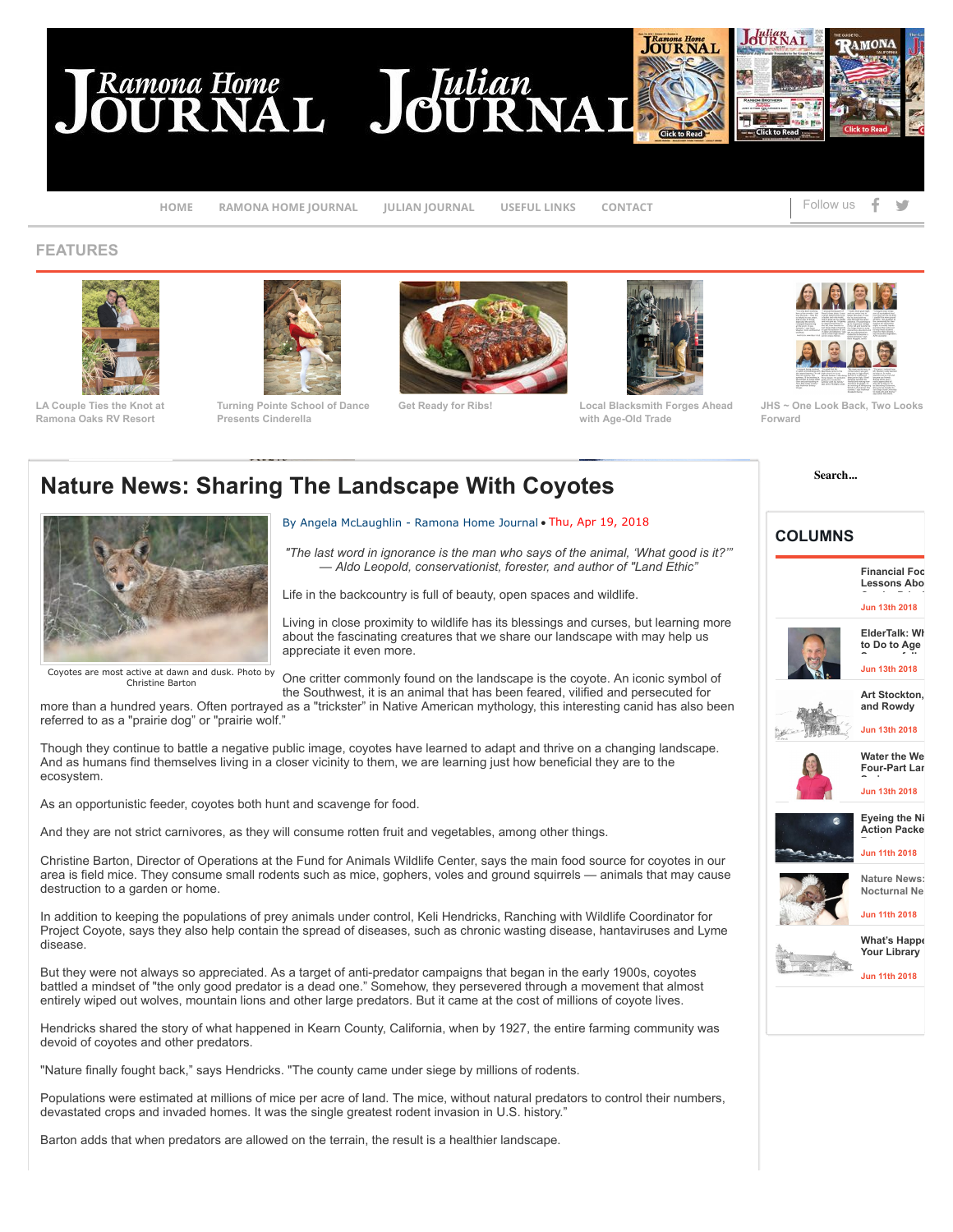"There is a balance, and there's a reason that they're there," says Barton.

While other types of canids spread around the globe via land bridges, coyotes evolved as a distinctive species right here in North America — and have existed on the continent for more than a million years.

Though they do not live in large packs the way wolves do, their family unit is still referred to as a "pack." They are often seen as a lone coyote, as it is common for them to live and travel by themselves outside of breeding and pup-rearing season.

Coyotes are one of a small number of mammals that are monogamous. Males and older siblings help to raise the pups. A typical litter size is four to six pups, and several studies have shown that they can increase their reproductive rate when populations are decimated in an area — litter sizes can jump to a dozen or more pups to make up for the population decrease.

"If they're taken out of an area, and that area has an abundance of resources, they will repopulate," says Barton. "Their bodies balance it out and stabilize the population."

This is part of a phenomenon that biologists refer to as "fission-fusion adaptation," which also includes the coyotes' abilities to function individually or as a pack, depending on whether or not they are being threatened.

Barton says coyote territories may overlap, and different individuals can live together in harmony if needed.

"They may have an understanding or an agreement to exist in the same area but not necessarily side-by-side."

A highly intelligent animal, one of the most fascinating tidbits about the coyote is their vocalizations. Walking outside at dawn or dusk, residents may be serenaded by what sounds like a large number of coyotes. Hendricks says this is referred to as the "Beau Geste" effect (from the P.C Wren novel and Gary Cooper film about three soldiers who hold a fort against the odds by making their numbers seem greater than they actually are) which can make two coyotes sound like a dozen. The nightly symphony plays another role — it helps them take a "census" of the number of coyotes in the area.

These crepuscular animals — most active during dawn and dusk — are surprisingly small in stature, weighing an average of 25 pounds for Western coyotes and 35 pounds for Eastern coyotes. It is their double-coat that gives them a false appearance of being larger.

Some residents may be wary of having coyotes near their homes. If resident coyotes are not causing problems, it is advised to let them remain. Creating space for new coyotes to move in may cause unwanted encounters as they acclimate.

"The newbies have to test the waters, to figure out the rules and boundaries. It is more beneficial to the species and to people to allow an unproblematic population to establish their own territories and teach the rules," says Barton.

Homeowners should avoid leaving out food that may attract coyotes and other animals. Products such as Coyote Rollers and Dig Defence may also keep them out of the yard — as well as flags placed on fences. Coyotes are wary of new things, and will be less likely to approach a situation where they feel uncomfortable.

During visual encounters, hazing techniques that utilize multisensory methods — such as loud noises, light and motion — are normally effective. It is important to be consistent with hazing, and continue until the animal has disappeared. Though seeing wildlife is exciting, it is vital that wild animals not get habituated to humans.

The coyote is a master of adaptation and has proven its worth to the ecosystem, managing to thrive where others have failed.

"We could learn a lot from coyotes who have mastered the art of remaining flexible and adaptable in the face of change," says **Hendricks** 

And changing mindsets will hopefully allow them to continue to benefit the environment in which we live.

"We're all part of the system — it's finding that balance and coexisting with each other and respecting each other," says Barton. "And it's understanding that we both need our space."

So, the next time you hear the familiar yipping noises at dusk, pause for a moment to appreciate this captivating animal with which we share our landscape.

**[Share](http://addthis.com/bookmark.php?v=250)** 

**Like** 0